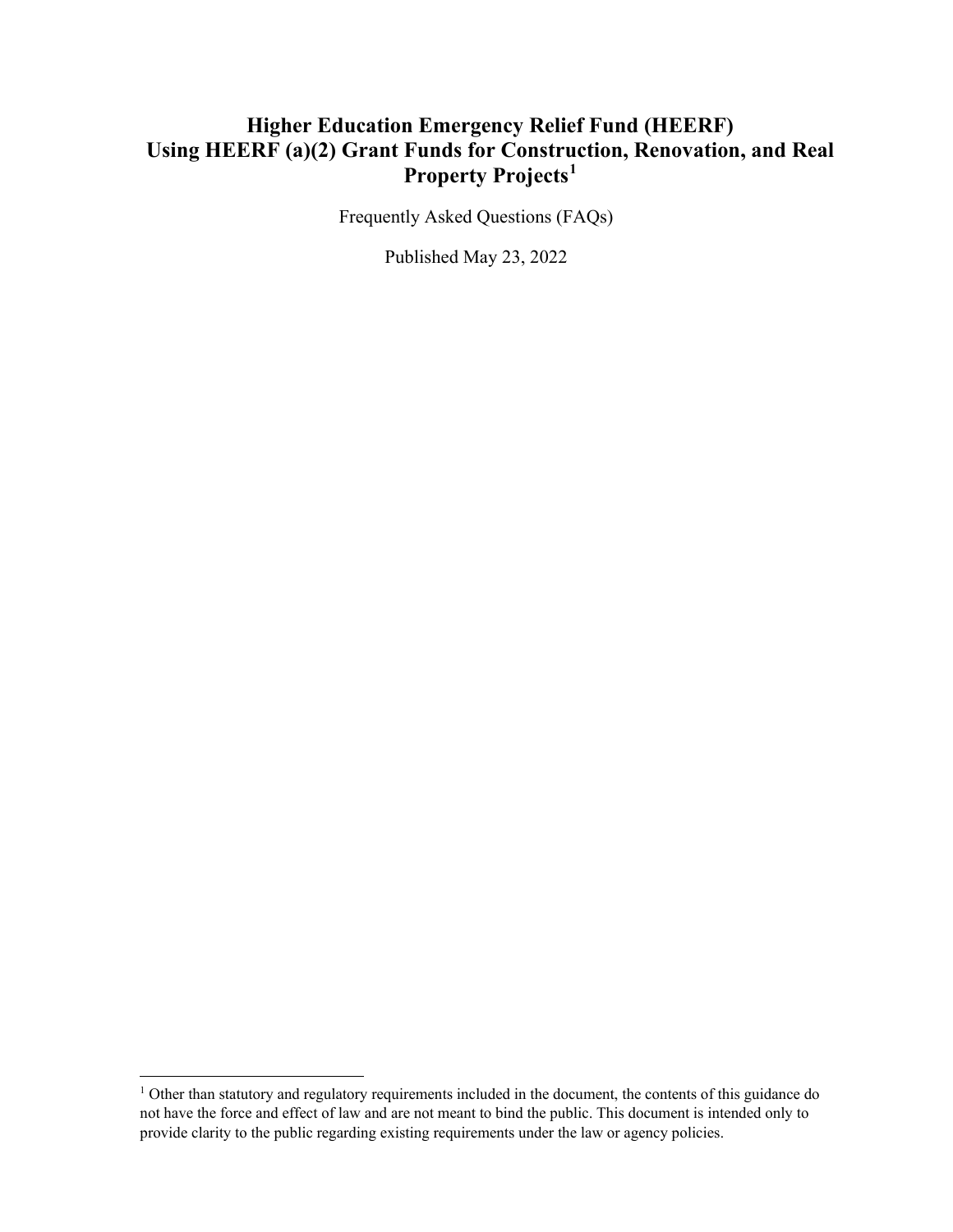#### **Table of Contents**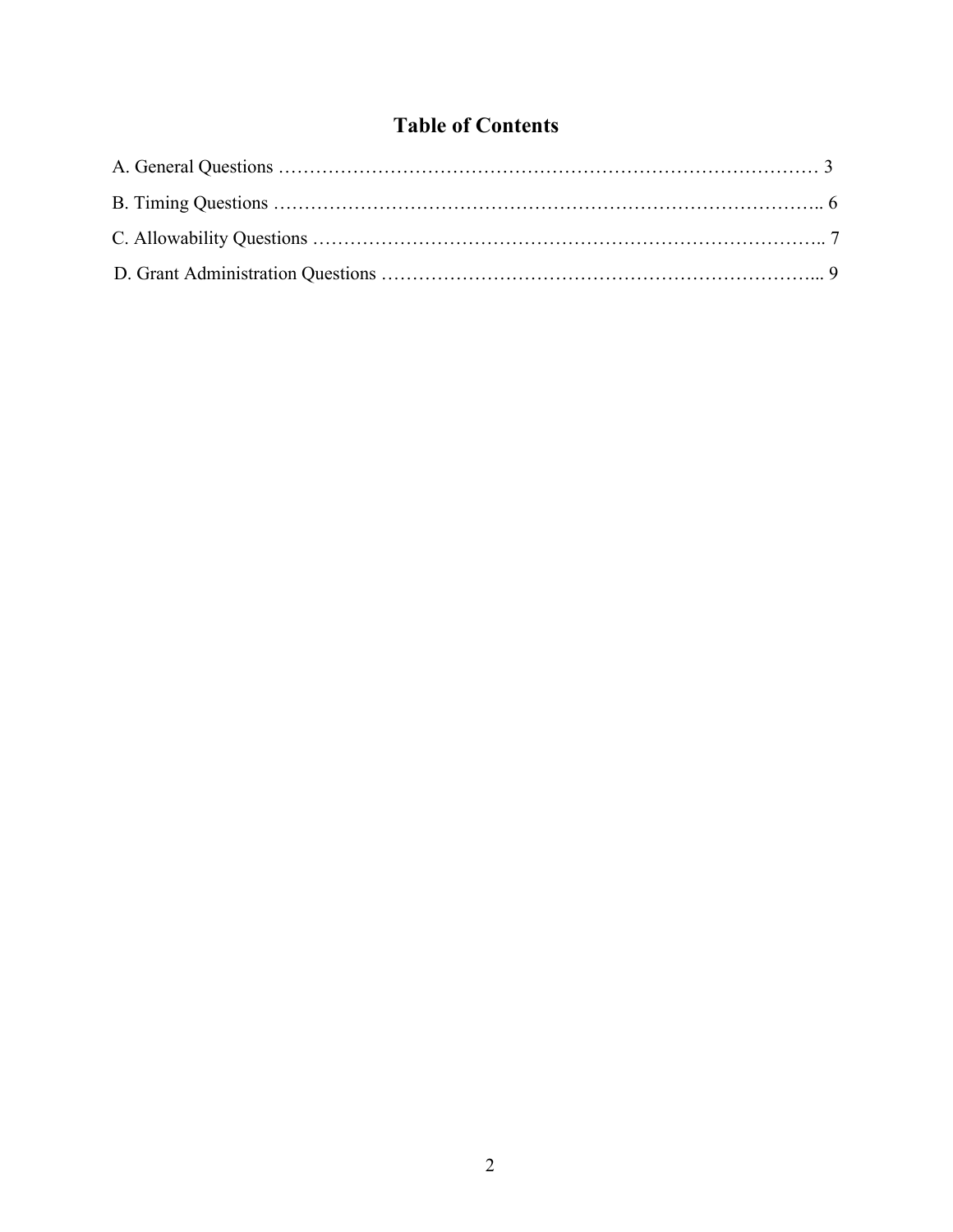The following FAQs describe the new flexibilities and requirements related to the use of HEERF (a)(2) grant funds for construction, renovation, and real property projects in the Consolidated Appropriations Act, 2022 (Pub. L. 117-103), signed by the President on March 15, 2022. The Act included language intended to allow HEERF (a)(2) grant recipients to use (a)(2) funds toward construction and the acquisition of real property to prevent, prepare for, and respond to coronavirus.

# **A.General Questions**

**1. Question:** What entities can now use their remaining HEERF grant funds for construction, renovation, and real property projects?

**Answer:** After receiving approval for a project from the Department, grantees that have received grant funds under one or more of the HEERF (a)(2) programs may now use those funds for construction, renovation, and purchasing of real property to "prevent, prepare for, and respond to coronavirus." HEERF (a)(2) includes the following programs:

- Historically Black Colleges and Universities (HBCUs) (ALN 84.425J)
- Tribally Controlled Colleges and Universities (TCCUs) (ALN 84.425K)
- Minority Serving Institutions (MSIs) (ALN 84.425L)
- Strengthening Institutions Program (SIPs) (ALN 84.425M)

For details on receiving project approval, see Question 4.

**2. Question:** Which HEERF grant funds can those grantees use for construction, renovation, and purchasing of real property that is meant to "prevent, prepare for, and respond to coronavirus?"

**Answer:** This flexibility extends to all HEERF (a)(2) grant funds received under all three HEERF laws, namely, the Coronavirus Aid, Relief, and Economic Security Act (CARES Act) (Pub. L. 116–136), the Coronavirus Response and Relief Supplemental Appropriations Act, 2021 (CRRSAA) (Pub. L. 116-260), and the American Rescue Plan Act of 2021 (ARP) (Pub. L. 117-2).

The new flexibility does not allow an institution to use its HEERF (a)(1) Student Portion, (a)(1) Institutional Portion, (a)(3),<sup>[2](#page-2-0)</sup> or (a)(4) grant funds on construction, renovation, or real property projects. HEERF (a)(3) funds that may not be used for construction, renovation, or real property projects include awards made under the SAIHE and SSARP programs that were awarded to make up for a shortfall of HEERF (a)(2) grant funding.

However, as detailed in previous guidance, institutions can use the (a)(1) Institutional Portion and (a)(3) grant funds on projects characterized as "minor remodeling," like the

<span id="page-2-0"></span><sup>&</sup>lt;sup>2</sup> HEERF (a)(3) grant programs include the Institutional Resilience and Expanded Postsecondary Opportunity (IREPO) program (ALN 84.425P), the Supplemental Assistance to Institutions of Higher Education (SAIHE) program (ALN 84.425S), and the Supplemental Support under American Rescue Plan (SSARP) program (ALN 84.425T).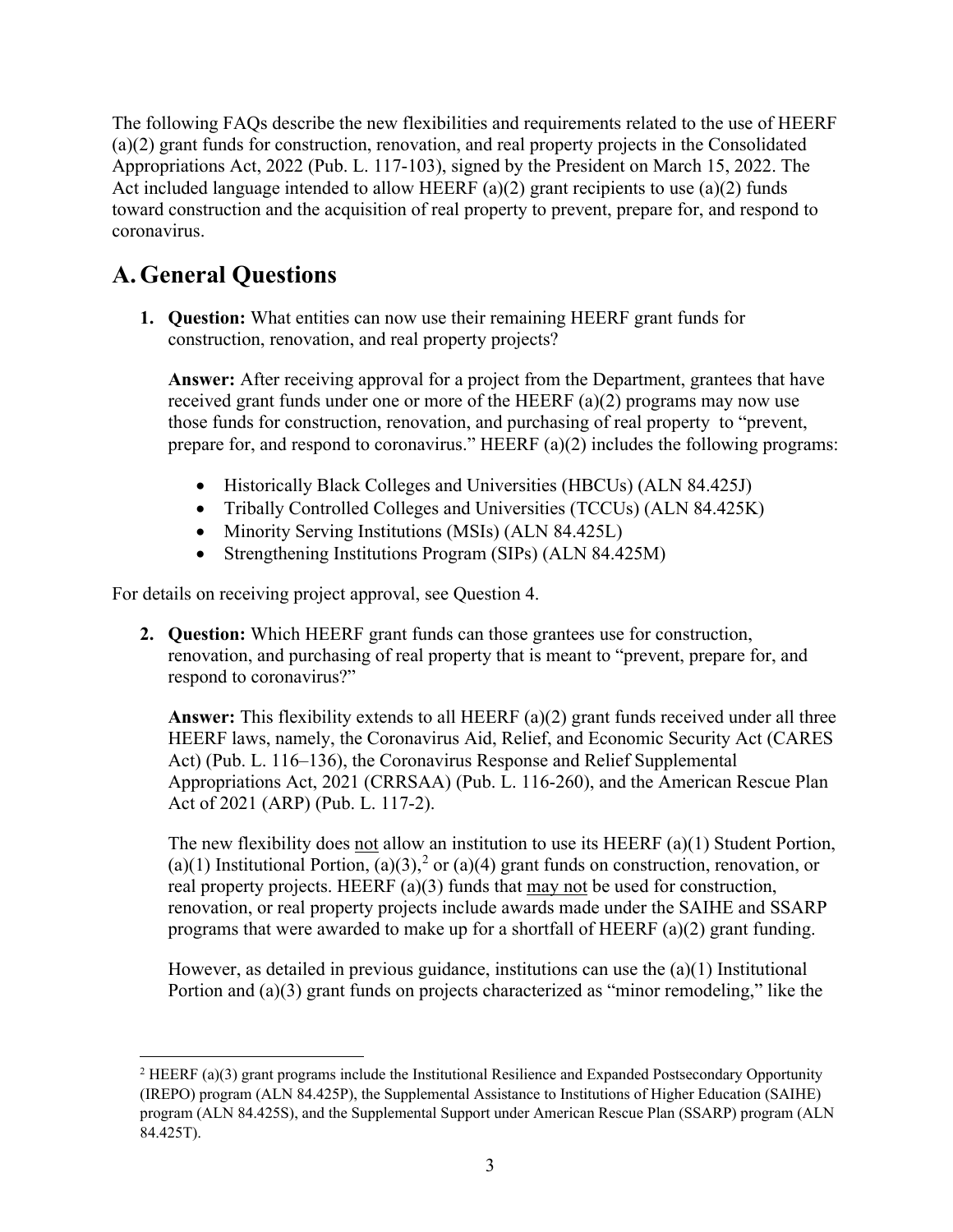installation or renovation of an HVAC system. For more information regarding minor remodeling, see Question 24 of the [ARP HEERF III FAQs.](https://www2.ed.gov/about/offices/list/ope/arpfaq.pdf)

**3. Question:** What sort of construction or renovation projects can now be supported with HEERF (a)(2) grant funds?

**Answer:** Generally, any construction or renovation project must be connected to the purpose of the HEERF program, which is to "prevent, prepare for, and respond to coronavirus." This could include, but is not limited to, the following types of construction projects:

- Dorm facility expansion or remodeling (including constructing smaller/individual housing units) for increased social distancing
- Classroom expansion or remodeling for increased social distancing
- Constructing or expanding student support services for childcare based on increased need as a result of the pandemic
- Remodeling campus buildings to improve ventilation and social distancing
- Constructing new buildings where pre-existing buildings cannot be structurally remodeled to improve ventilation and social distancing
- Constructing new or renovating old space for COVID-19 vaccination/testing  $site(s)$
- Constructing new or renovating old space for campus-based food pantries based on increased need as a result of the pandemic
- Constructing permanent modular buildings for increased social distancing

In proposing a construction or renovation project to help "prevent, prepare for, and respond to coronavirus," an institution's proposal does not need to match the current public health recommendations of the geographic area of the construction or renovation project but should focus on well-established procedures and design considerations to reduce the spread of COVID-19.

**4. Question:** What do institutions need to do to take advantage of this flexibility?

**Answer:** HEERF (a)(2) institutions wishing to use their (a)(2) funds for construction, renovations, and real property projects must receive approval from the Department prior to beginning their construction, renovation, or real property projects.

As described in our instructions here, institutions must submit the following documentation to their HEERF Department of Education program contact:

- a. HEERF (a)(2) Prior Approval Request Form;
- b. [OMB Standard Form \(SF\) 424D Assurances for Construction Programs form;](https://www.grants.gov/web/grants/forms/sf-424-family.html) and
- c. [ED 524 Form](https://www2.ed.gov/fund/grant/apply/appforms/ed524.pdf)

Please refer to the instructions for information on when and how to complete the HEERF (a)(2) Prior Approval Request.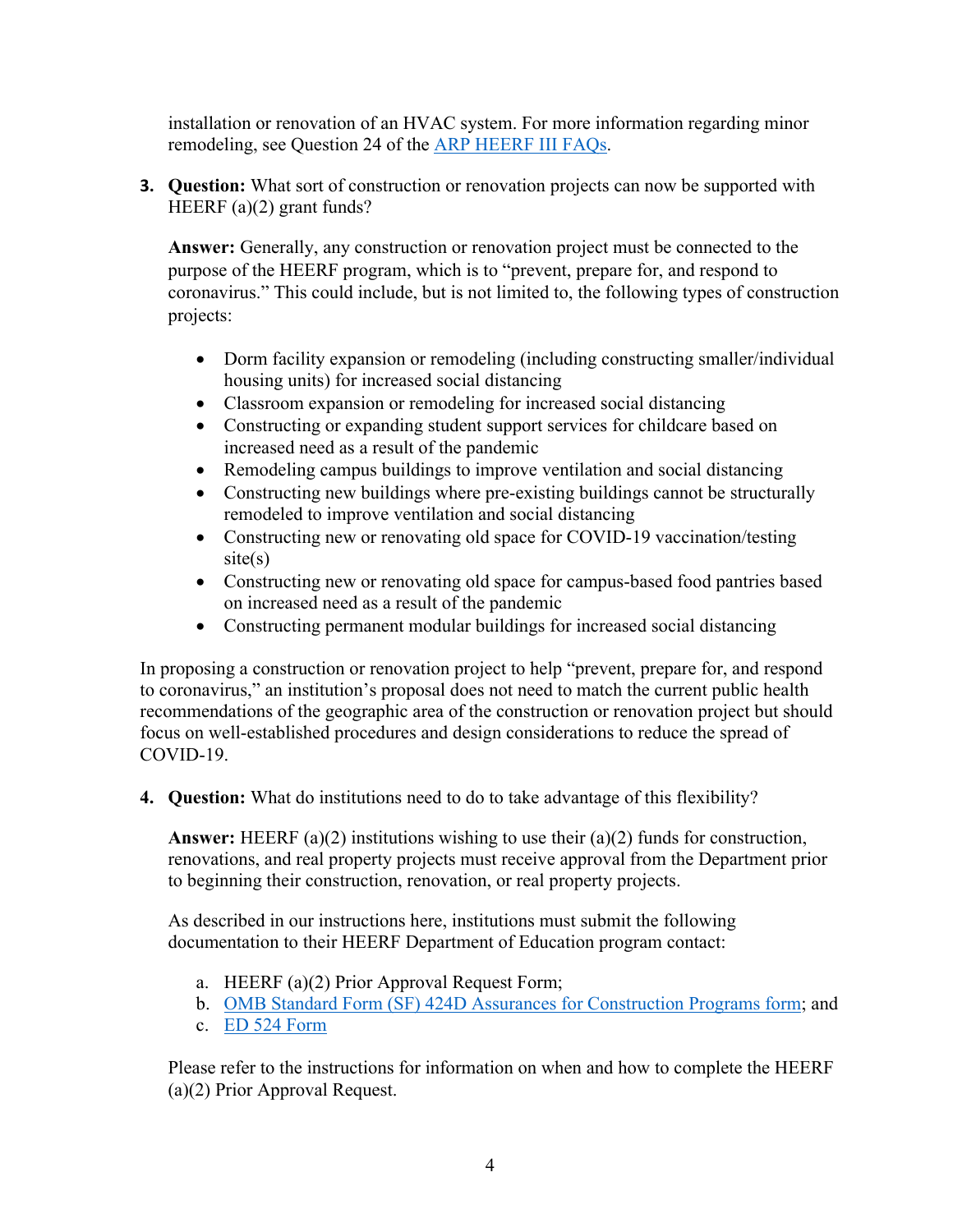Please note that prior approval is not needed for projects characterized as "minor remodeling," such as the installation or renovation of an HVAC system. For more information regarding minor remodeling, see Question 24 of the [ARP HEERF III FAQs.](https://www2.ed.gov/about/offices/list/ope/arpfaq.pdf)

**5. Question:** When does a construction or renovation project help "prevent, prepare for, and respond to coronavirus"?

**Answer:** In general, construction or renovation projects that address a student or institutional need that has arisen in whole or part as a result of the coronavirus, such as those that are geared toward improving ventilation or allowing for greater physical distancing, will be allowable uses of HEERF (a)(2) grant funds. However, whether a construction or renovation project would help prevent, prepare for, or respond to the coronavirus will be determined based on the needs of individual institutions.

In submitting a proposal to the Department for a construction, renovation, or real property project, institutions must describe how the proposed project is connected to preventing, preparing for, or responding to coronavirus.

**6. Question:** Are there limits on the sort of construction, renovation, and real property projects HEERF (a)(2) grant funds can now support?

**Answer:** Yes. As before with other types of expenditures in the HEERF program, projects cannot support work on facilities related to athletics, sectarian instruction, religious worship, or marketing and recruitment. This is described in more detail in Section C, Questions 13-17.

**7. Question:** May institutions purchase real property with HEERF (a)(2) grant funds?

**Answer:** Yes. Institutions may purchase real property with HEERF (a)(2) funds in order to respond to pandemic-related needs for additional real estate, including to support construction or renovation projects described under Question 3.

However, institutions may not use HEERF (a)(2) grant funds just for purchasing land when there are no immediate plans to acquire, renovate, or construct a building on that land, because the purchase of land alone will not generally help an institution or its students prevent, prepare for, or respond to coronavirus.

Institutions choosing to purchase real property must comply with the Uniform Guidance's Real Property regulations in [2 CFR §§ 200.310 – 200.312](https://www.ecfr.gov/current/title-2/part-200/subject-group-ECFR8feb98c2e3e5ad2) and [200.330,](https://www.ecfr.gov/current/title-2/subtitle-A/chapter-II/part-200/subpart-D/subject-group-ECFR36520e4111dce32/section-200.330) and the assurances contained in the [OMB SF-424D](https://www.grants.gov/forms/sf-424-family.html) form. These requirements are described in more detail in Question 19.

**8. Question:** What are the regulatory requirements that institutions must follow when beginning a construction, renovation, or real property project supported by HEERF (a)(2) grant funds?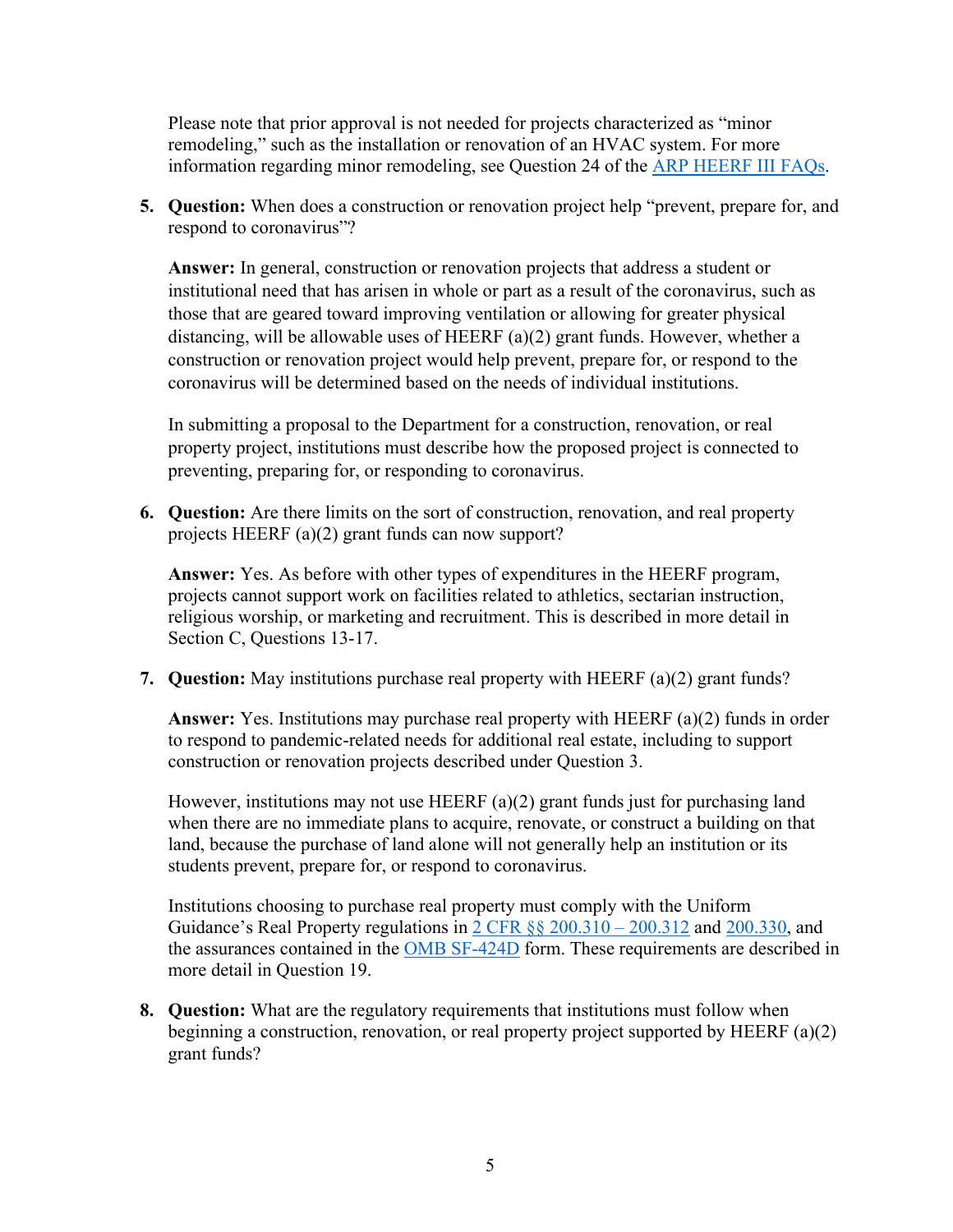**Answer:** Generally, HEERF grantees must follow all the usual Federal requirements when supporting their construction or real property projects with HEERF (a)(2) grant funds. These requirements include the following:

- a. Meet the overall purpose of the HEERF program, which is "to prevent, prepare for, and respond to" coronavirus (see also Question 5);
- b. Comply with the [Cost Principles in 2 CFR part 200, subpart E](https://www.ecfr.gov/current/title-2/subtitle-A/chapter-II/part-200/subpart-E/subject-group-ECFRed1f39f9b3d4e72/section-200.450) of the Uniform Guidance (e.g., the cost must be "necessary and reasonable");
- c. Comply with the Uniform Guidance's requirements Procurement Standards in [2](https://www.ecfr.gov/current/title-2/subtitle-A/chapter-II/part-200/subpart-D/subject-group-ECFR45ddd4419ad436d)  [CFR §§ 200.317-200.327](https://www.ecfr.gov/current/title-2/subtitle-A/chapter-II/part-200/subpart-D/subject-group-ECFR45ddd4419ad436d) (see also Question 20) and Property Standards in [2 CFR](https://www.ecfr.gov/current/title-2/subtitle-A/chapter-II/part-200/subpart-D/subject-group-ECFR8feb98c2e3e5ad2)  [§§ 200.310 – 200.312](https://www.ecfr.gov/current/title-2/subtitle-A/chapter-II/part-200/subpart-D/subject-group-ECFR8feb98c2e3e5ad2) and [200.330](https://www.ecfr.gov/current/title-2/subtitle-A/chapter-II/part-200/subpart-D/subject-group-ECFR36520e4111dce32/section-200.330) (see also Question 19);
- d. Comply with the [Davis-Bacon](https://www.dol.gov/agencies/whd/government-contracts/construction) Act prevailing wage requirements (see also Question 21);
- e. Comply with the [Copland Act](https://www.dol.gov/agencies/whd/government-contracts/copeland-anti-kickback) anti-kickback requirements;
- f. As applicable, comply with the Department's regulations regarding construction at [34 CFR §§ 75.600-75.617](https://www.ecfr.gov/current/title-34/subtitle-A/part-75#p-75.600(a)) (see also Question 18); and
- g. Properly report construction, renovation, and real property expenditures on the HEERF quarterly and annual reports (see also Question 26).

## **B. Timing Questions**

**9. Question:** How long do institutions have to complete a construction, renovation, or real property project?

**Answer:** Generally, construction or real property projects must be completed during the HEERF (a)(2) grant performance period. Current HEERF grant performance periods for all grantees, including HEERF (a)(2) grants, are set to expire through June [3](#page-5-0)0, 2023.<sup>3</sup> All HEERF grantees are eligible to receive a no-cost extension (NCE) for one additional year through June 30, 2024.

Institutions must provide information on their expected timeline to complete proposed projects on the HEERF (a)(2) Prior Approval Request Form. Projects approved with a timeline from the institution that extends beyond June 30, 2023, will be granted an extension of their HEERF (a)(2) performance period solely for the purposes of completing their approved construction, renovation, or real property project, as appropriate.

**10. Question:** May an institution use HEERF (a)(2) grants as reimbursement for construction, renovations, or real property expenditures that occurred prior to March 15, 2022?

**Answer:** No. Grantees may only use HEERF (a)(2) grants for permissible construction, renovation or real property expenditures that occurred on or after March 15, 2022, the date of the passage of the Consolidated Appropriations Act, 2022.

<span id="page-5-0"></span><sup>3</sup> The Department announced this new flexibility on April 4, 2022, in a notice published in the *Federal Register* available at https://www.federalregister.gov/d/2022-07053 (87 FR 19496).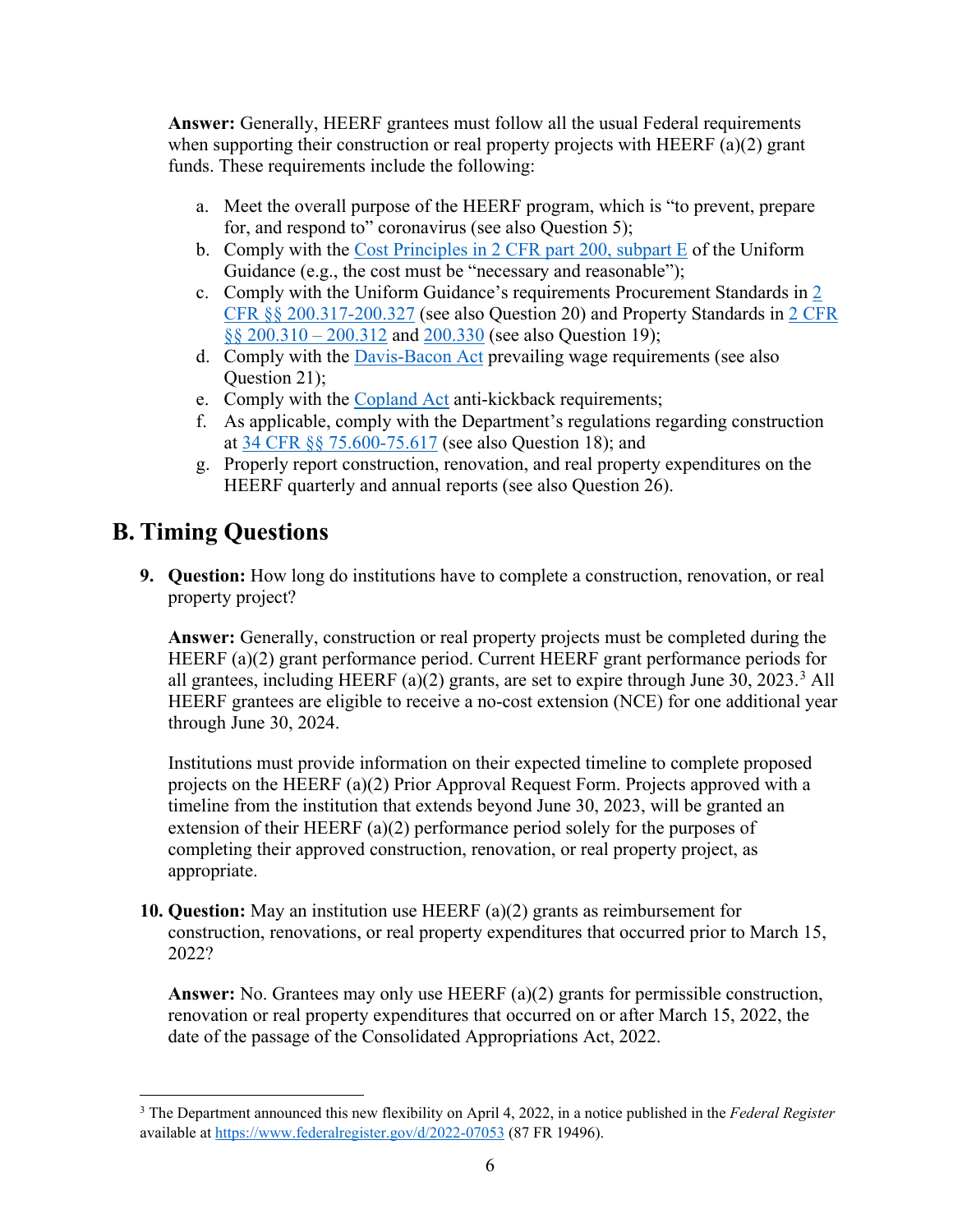**11. Question:** May an institution incur pre-approval costs prior to seeking approval of a construction, renovation, or real property project from the Department?

**Answer:** Yes. Institutions may incur reasonable and necessary pre-planning costs on or after March 15, 2022 as they develop their construction, renovation, and real property projects prior to receiving approval from the Department. This could include costs for hiring an architect, receiving an appraisal, or developing a proposal that is submitted to the Department.

However, as with any grant, pre-approval costs incurred for projects are at the grantees own risk and are not considered an allowable cost if a form of the project is ultimately not approved. Additionally, under [34 CFR § 75.605\(b\),](https://www.ecfr.gov/current/title-34/subtitle-A/part-75/subpart-E#p-75.605(b)) institutions may not begin contractual bidding or actual construction or renovation prior to the Department's approval. More information about the approval process is described in Question .

**12. Question:** If my institution has existing plans to construct or renovate a building, but has not begun the project, can it be supported using HEERF (a)(2) grants?

**Answer**: It depends. Buildings that were planned—but had not begun construction prior to this new flexibility for HEERF  $(a)(2)$  grants that will be utilized to prevent, prepare for, or respond to the coronavirus may be eligible. This may include construction or renovation projects that were previously included in an institution's strategic plan or were previously contemplated prior to the beginning of the pandemic but did not begin construction.

In submitting a proposal to the Department for a previously planned construction or renovation project, institutions must describe how the proposed project is connected to preventing, preparing for, or responding to the coronavirus. Additionally, if the existing proposal now has outdated cost estimates due to more recent cost increases, those cost increases, along with the original estimated costs, can be supported using HEERF  $(a)(2)$ grants. That is, any existing proposal that has not begun construction will be reviewed and can be supported in the same way a new construction or renovation project will be reviewed and can be supported using HEERF (a)(2) grants.

Institutions with existing proposals may incur reasonable and necessary pre-planning costs from March 15, 2022 onward to update their existing project plans prior to receiving approval from the Department (see also Question 11).

However, if an institution has recently constructed or renovated a building, or begun contractual bidding or actual construction or renovation, that building will not be supportable using HEERF (a)(2) grants because the project did not receive the prior approval of the Department under [34 CFR § 75.605\(b\).](https://www.ecfr.gov/current/title-34/subtitle-A/part-75/subpart-E#p-75.605(b))

### **C. Allowability Questions**

**13. Question:** May HEERF (a)(2) grants support construction, renovation, or real property projects that support facilities associated with athletics, sectarian instruction, religious worship, or marketing and recruitment?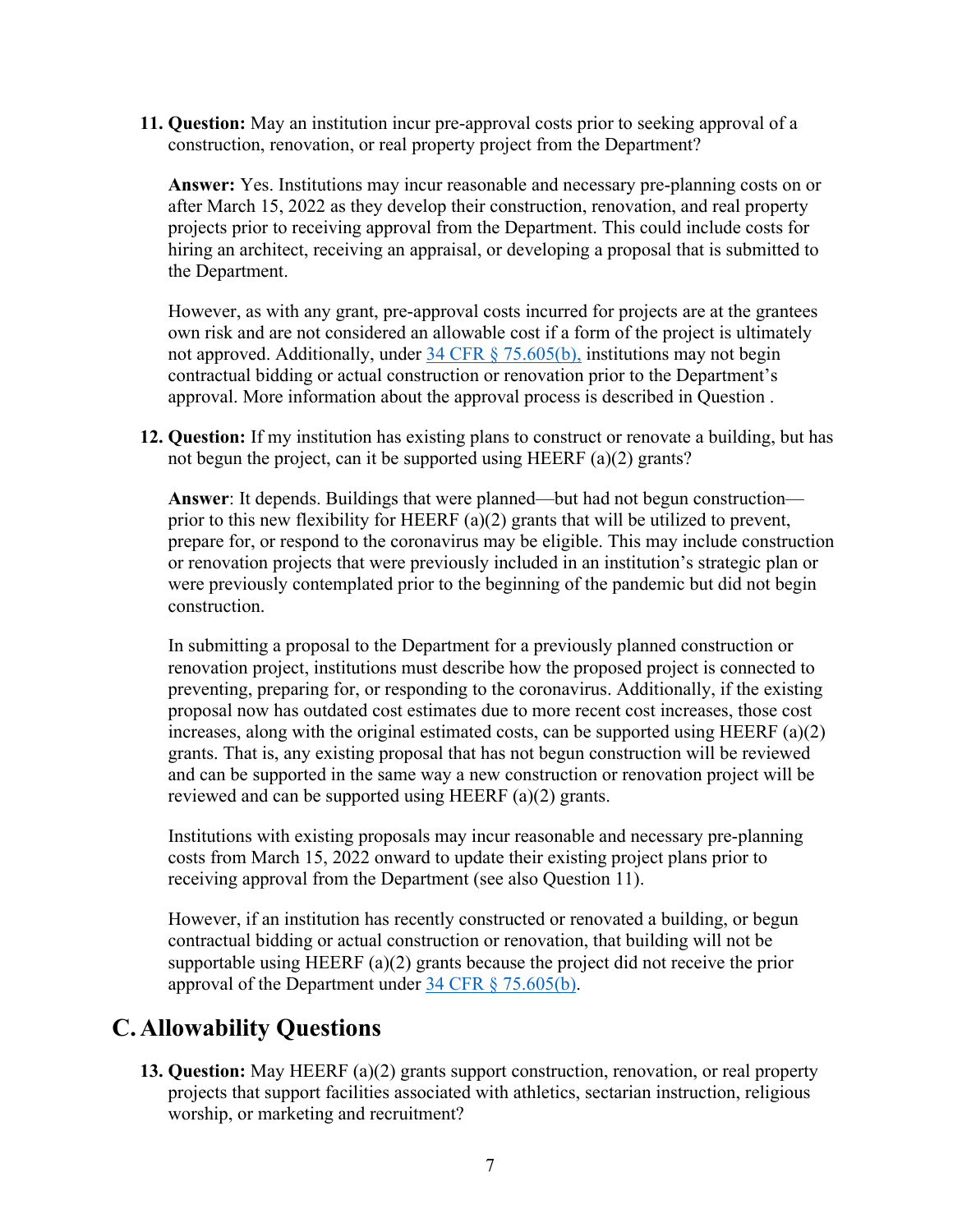**Answer:** No. Institutions cannot use HEERF grants to support facilities associated with athletics, sectarian instruction, religious worship, or marketing and recruitment. This includes, for athletic facilities, for example, swimming pools, tennis courts, and rockclimbing walls. However, institutions may use non-HEERF grants to support those portions of the construction that would be otherwise unallowable using HEERF (a)(2) grants.

If institutions plan to include athletic, sectarian instruction, religious worship, or marketing and recruitment spaces as a portion of their overall HEERF-supported construction project, they should separately account for the costs of building or renovating those spaces and carefully document how the institution calculated the portion of costs attributable to the construction that cannot be supported by HEERF grants.

One way an institution might calculate unallowable costs is to determine the square footage of the unallowable construction and subtract the costs of constructing that square footage from the total square footage of the proposed construction or renovation project.

**14. Question:** May an institution include a wellness or meditative space for students in a proposed construction project?

**Answer:** Yes, if the project addresses needs that have arisen in response to the pandemic, such as addressing mental health.

**15. Question:** May an institution use HEERF (a)(2) grants to build a student gym in a new dorm?

**Answer:** No. A student gym is a "facility associated with athletics" and cannot be supported using HEERF (a)(2) grants. However, as described in Question 14, institutions may separately account for the costs of building or renovating spaces that are an unallowable use of HEERF (a)(2) grants.

**16. Question:** May an institution use HEERF (a)(2) grants on deferred maintenance projects, such as repairs to campus buildings?

**Answer:** Yes. Institutions may use their HEERF (a)(2) grants on deferred maintenance projects, provided that the deferred maintenance will help the institution to prevent, prepare for, or respond to coronavirus.

If, for example, a building needed a new sewer system prior to the pandemic and the institution would like to use the building to support the institution in prevent, preparing for, or responding to coronavirus,HEERF (a)(2) grants would support the replacement of the entire system so that the building would be fully functional and therefore support the institutions use for the intended purpose..

In submitting a proposal to the Department for their deferred maintenance projects, institutions must describe how the proposed project is connected to preventing, preparing for, or responding to coronavirus.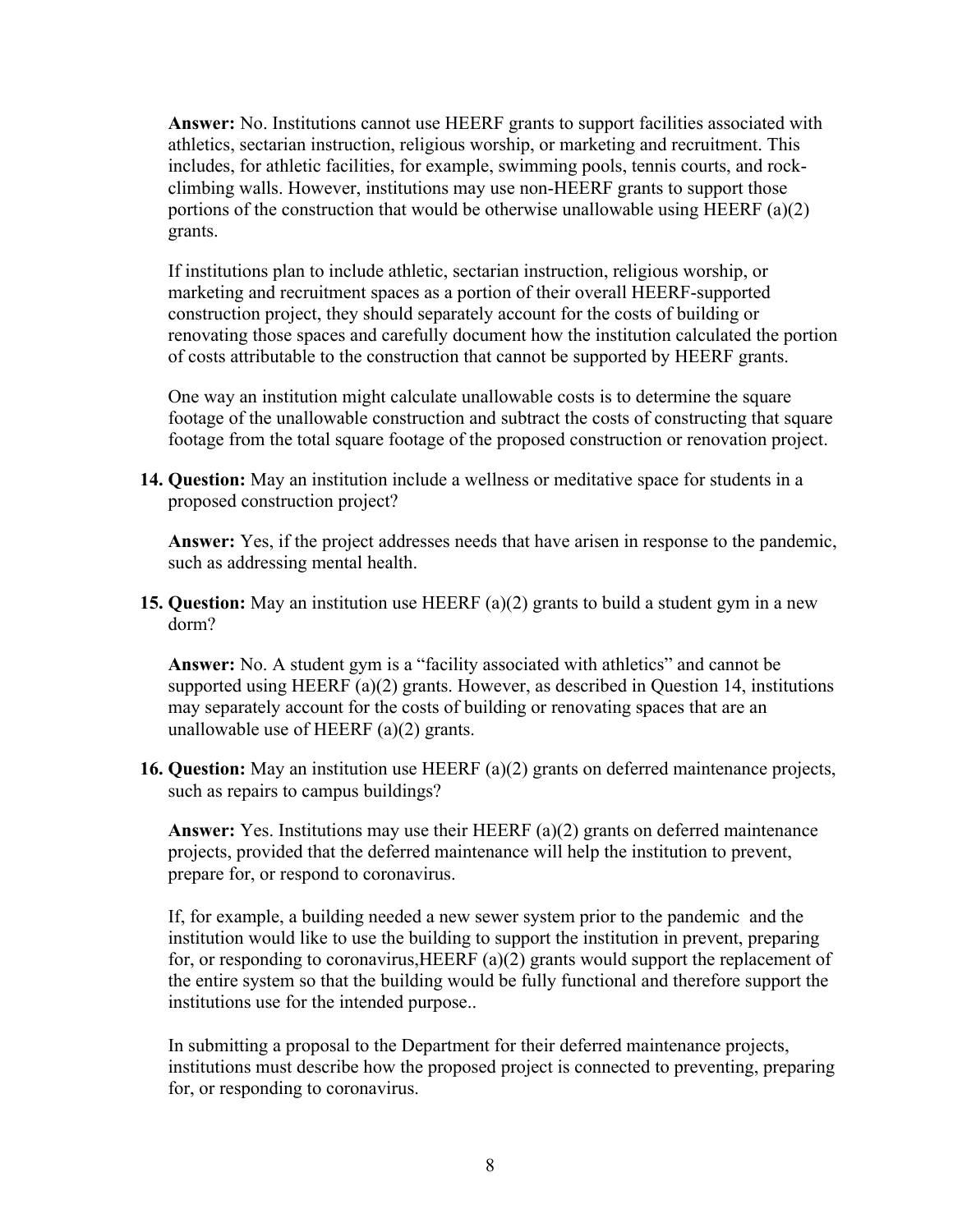**17. Question:** May an institution use HEERF (a)(2) grant funds to support the development of broadband or Wi-Fi infrastructure?

**Answer:** Yes. Institutions may want to build broadband or Wi-Fi infrastructure as part of their response to preventing, preparing for, or responding to coronavirus. Institutions can use their HEERF (a)(2) grants to support these kinds of construction projects including, for example, construction of a broadband tower or renovating classrooms to incorporate smart classroom technology.

### **D.Grant Administration Questions**

**18. Question:** What are the Department's regulations regarding construction or renovation projects under 34 CFR §§ 75.600-75.617 that apply to HEERF (a)(2) grants?

**Answer:** Generally, grantees proposing construction or renovation projects must do the following under the Department's construction regulations in [34 CFR §§ 75.600-75.617:](https://www.ecfr.gov/current/title-34/subtitle-A/part-75#p-75.600(a))

- a. As applicable, develop an environmental impact assessment  $(34 \text{ CFR} \text{ § } 75.601)$ and Question 22);
- b. As applicable, describe any impact or involvement with a building listed on the National Register of Historic Places or eligible under [criteria established by the](https://www.nps.gov/subjects/nationalregister/publications.htm)  [Secretary of Interior](https://www.nps.gov/subjects/nationalregister/publications.htm) for inclusion in the National Register of Historic Places [\(34](https://www.ecfr.gov/current/title-34/subtitle-A/part-75/subpart-E/section-75.602)  [CFR § 75.602\)](https://www.ecfr.gov/current/title-34/subtitle-A/part-75/subpart-E/section-75.602);
- c. In purchasing real property, obtain a full title or interest to the site sufficient to ensure the grantee's undisturbed use and possession of the facilities for 50 years or the useful life of the facilities, whichever is longer [\(34 CFR § 75.603,](https://www.ecfr.gov/current/title-34/subtitle-A/part-75/subpart-E/section-75.603) and Question 19);
- d. Ensure any construction is functional, economical, and not elaborate in design or extravagant in the use of materials [\(34 CFR § 75.607\)](https://www.ecfr.gov/current/title-34/subtitle-A/part-75/subpart-E/section-75.607);
- e. Comply with Federal, State, and local safety and health standards [\(34 CFR §](https://www.ecfr.gov/current/title-34/subtitle-A/part-75/subpart-E/section-75.609)  [75.609\)](https://www.ecfr.gov/current/title-34/subtitle-A/part-75/subpart-E/section-75.609);
- f. Comply with access for individuals with disabilities  $(34 \text{ CFR} \text{ § } 75.610)$ ;
- g. To the extent feasible, design and construct facilities to maximize the efficient use of energy by using current ASHRAE standards [\(34 CFR § 75.616](https://www.ecfr.gov/current/title-34/subtitle-A/part-75/subpart-E/section-75.616) and Question 23); and
- h. As applicable, comply with the Coastal Barrier Resources Act and avoid flood hazards (34 CFR §§ [75.611](https://www.ecfr.gov/current/title-34/subtitle-A/part-75/subpart-E/section-75.611) and [75.617\)](https://www.ecfr.gov/current/title-34/subtitle-A/part-75/subpart-E/section-75.617).
- **19. Question:** What are the regulations and requirements concerning real property projects that apply to HEERF (a)(2) grants?

**Answer:** Generally, grantees proposing to use HEERF (a)(2) grants to purchase real property projects must comply with the following:

a. The Uniform Guidance's Real Property regulations in  $2 \text{ CFR } \S \S 200.310 -$ [200.312](https://www.ecfr.gov/current/title-2/subtitle-A/chapter-II/part-200/subpart-D/subject-group-ECFR8feb98c2e3e5ad2) and [200.330](https://www.ecfr.gov/current/title-2/subtitle-A/chapter-II/part-200/subpart-D/subject-group-ECFR36520e4111dce32/section-200.330) which describe requirements concerning the insurance, title,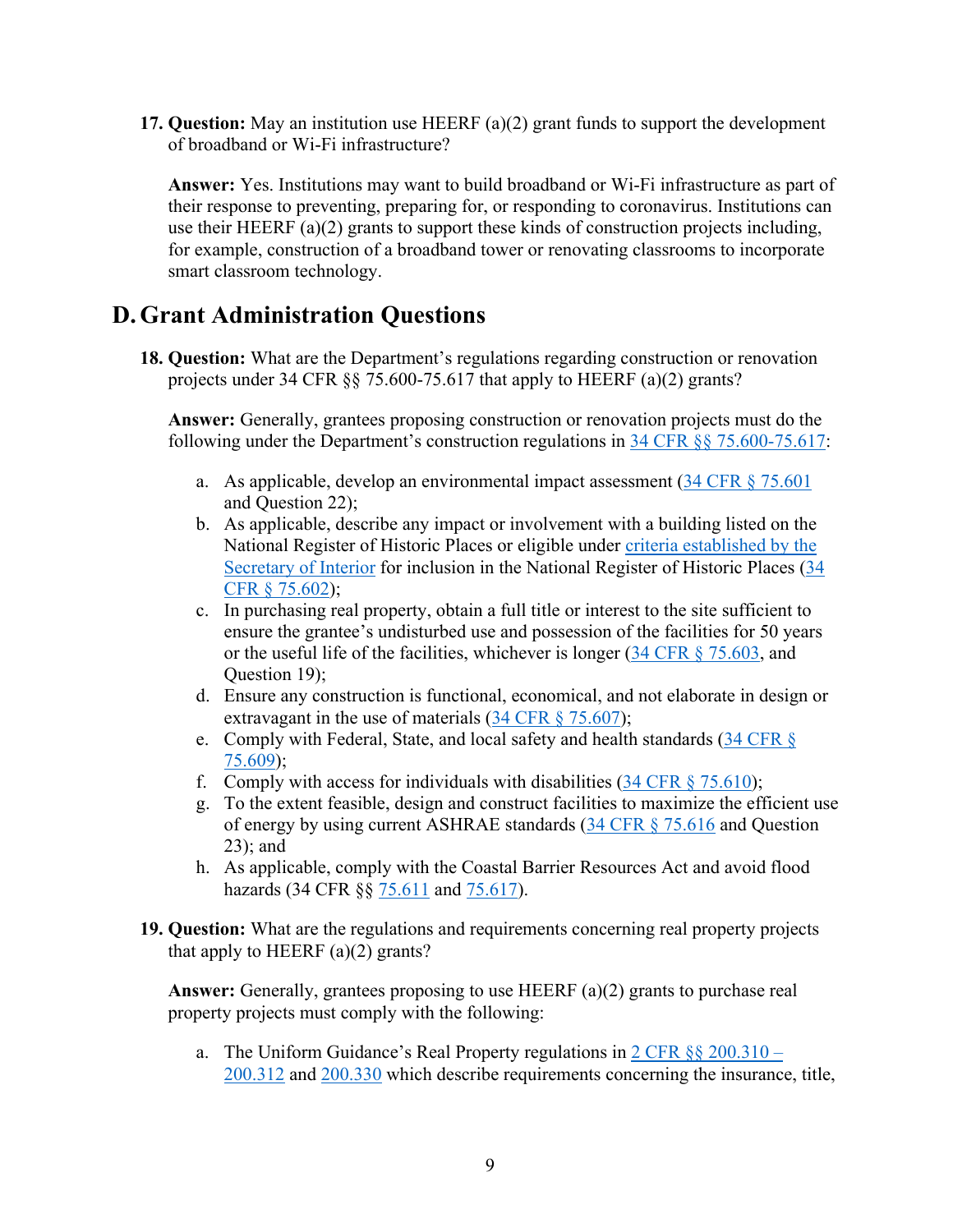use, annual reporting, and disposition of real property acquired using Federal grant funds; $4$ 

- b. The assurances contained in the [OMB SF-424D](https://www.grants.gov/forms/sf-424-family.html) form, which require a grantee to (i) seek approval of the Department prior to disposing of, modifying the use of, or changing the terms of the real property title, (ii) record the Federal interest in the title of real property, and (iii) include a covenant in the title of real property to ensure nondiscrimination during the useful life of the project; and
- c. If constructing or renovating the property, the Department's property regulation at [34 CFR § 75.603,](https://www.ecfr.gov/current/title-34/subtitle-A/part-75/subpart-E/section-75.603) which requires a grantee to obtain a full title or other interest in the site, including right of access, that is sufficient to ensure the grantee's undisturbed use and possession of the facilities for 50 years or the useful life of the facilities, whichever is longer.
- **20. Question:** Are institutions required to follow competitive procurement for construction and renovation projects supported by HEERF (a)(2) grants?

**Answer:** Yes. Specifically for construction and renovation projects, institutions must have competitive procurement policies in place prior to commencement of the construction or renovation project. These policies must follow the Uniform Guidance under [2 CFR §§ 200.317-200.327](https://www.ecfr.gov/current/title-2/subtitle-A/chapter-II/part-200/subpart-D/subject-group-ECFR45ddd4419ad436d) and institutions must incorporate the contract provisions described under [Appendix II to Part 200](https://www.ecfr.gov/current/title-2/part-200/appendix-Appendix%20II%20to%20Part%20200) - Contract Provisions for Non-Federal Entity Contracts Under Federal Awards.

**21. Question:** What is the Davis-Bacon Act and where can an institution go to learn more about complying with the requirements of the law?

Answer: The **Davis-Bacon Act**, along with the Department's related act,<sup>[5](#page-9-1)</sup> are a series of laws that require contractors and subcontractors working on federally assisted construction and minor remodeling projects over \$2,000 to (a) pay their laborers and mechanics at least prevailing local wages and (b) include language in their contracts that all contractors or subcontractors must pay wages that are not less than the prevailing local wages established for the locality of the project. Generally, the Davis-Bacon Act is considered the floor for the required level of wages and State and local jurisdictions may require higher standards for wages.

Recently, the U.S. Department of Labor announced a series of prevailing wage compliance seminars for Federal contractors, contracting agencies, unions, workers, and other stakeholders. More information regarding those upcoming seminars is [available](https://www.dol.gov/newsroom/releases/whd/whd20220315-0)  [here.](https://www.dol.gov/newsroom/releases/whd/whd20220315-0)

<span id="page-9-0"></span><sup>&</sup>lt;sup>4</sup> Please note that under 2 CFR  $\S 200.311(c)$ , an institution must compensate the Department if it later decides to sell the property acquired in whole or in part using HEERF grant funds or if real property is no longer needed for the originally authorized purpose.<br><sup>5</sup> Pursuant to the Department's related act under Section 439 of the [General Education Provisions Act](https://www.govinfo.gov/content/pkg/COMPS-732/pdf/COMPS-732.pdf) (GEPA)

<span id="page-9-1"></span><sup>(20</sup> USC 1232b), the Davis-Bacon Act applies to all laborers and mechanics employed by contractors or subcontractors on all construction and minor remodeling projects over \$2,000 supported by applicable Department programs, which includes HEERF.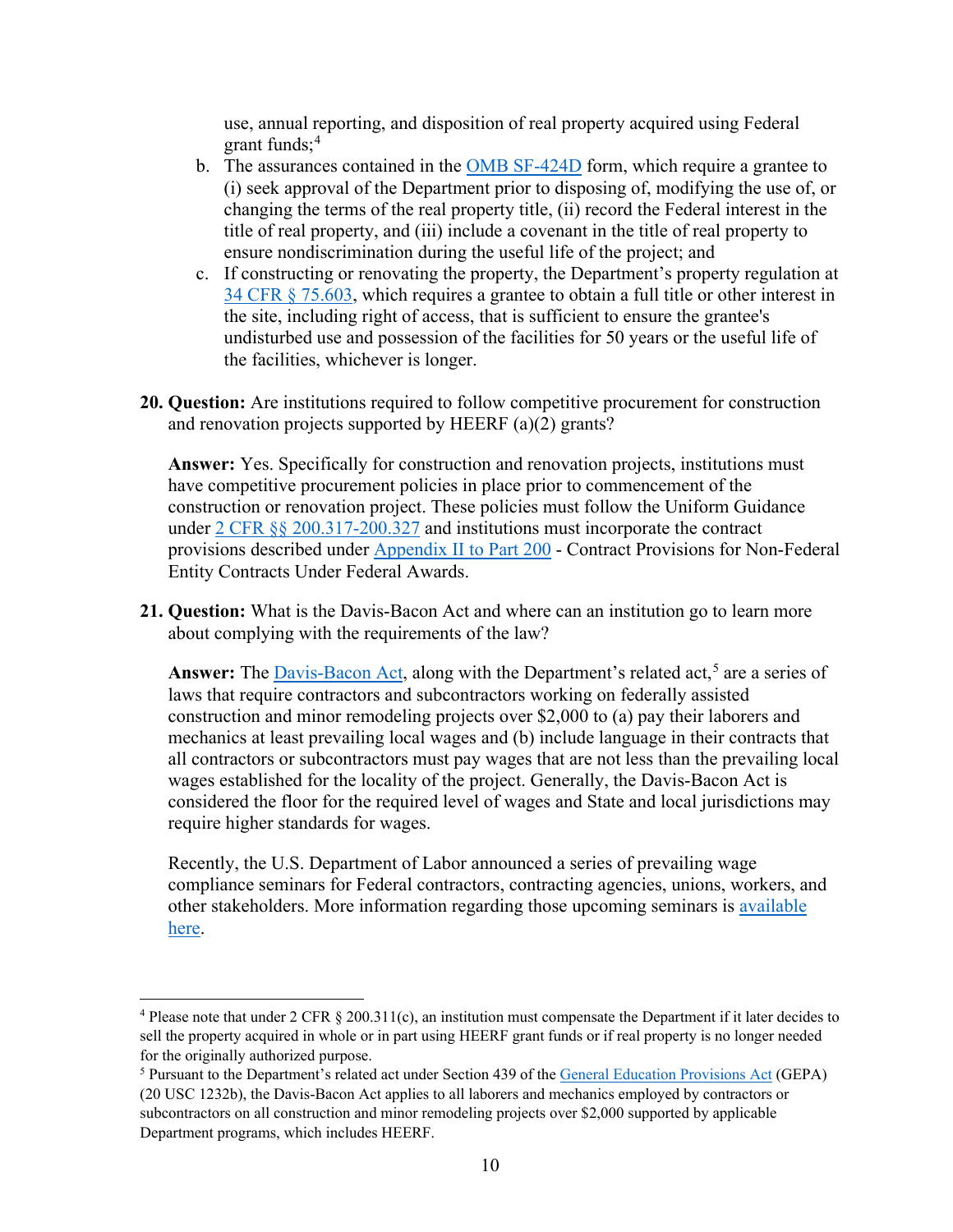**22. Question:** Is an institution required to do an environmental impact assessment under [34](https://www.ecfr.gov/current/title-34/subtitle-A/part-75/subpart-E/section-75.601)  [CFR § 75.601](https://www.ecfr.gov/current/title-34/subtitle-A/part-75/subpart-E/section-75.601) and the [National Environmental Policy Act](https://www.epa.gov/nepa/what-national-environmental-policy-act) (NEPA) for a construction, renovation, or real property project supported by HEERF (a)(2) grants?

**Answer:** No. The Department does not exercise control over the use of the funds for any individual project as long as the project continues to meet all statutory and other applicable requirements (such as the Uniform Guidance and the Department's administrative regulations). As a result, construction, renovation, or real property projects supported by HEERF (a)(2) grants are not considered a "major Federal action" under NEPA and are not subject to 34 CFR § 75.601.

While NEPA does not apply, the Department strongly encourages grantees to require some type of environmental assessment for projects that involve breaking new ground, such as projects to expand the size of an existing building or replace an outdated building. This may already be required by State law and would help to assess any potential environmental ramifications of expanding or replacing institution buildings.

**23. Question:** How can an institution maximize the environmental sustainability of any renovations or construction supported by HEERF (a)(2) grants?

**Answer:** To the extent feasible, grantees should follow [the current standards](https://usdedeop-my.sharepoint.com/personal/soren_lagaard_ed_gov/Documents/HEERF/Construction/Draft%20-%20HEERF%20a2%20Construction%20FAQs%20-%203.28.2022.docx) of the American Society of Heating, Refrigerating, and Air-Conditioning Engineers (ASHRAE), incorporated by reference in 34 CFR  $\S$  75.616, to support energy conservation in their construction or renovation projects.

Additionally, grantees should consider relevant green building guidance, benchmarking, specifications, and rating systems that lead to a positive impact on health and the environment.

**24. Question:** May an institution pool funds from other sources to support a HEERF construction, renovation, or real property project?

**Answer:** Yes. In some cases, it may be necessary to pool funds from other sources in order to complete the construction, renovation, or real property project. Institutions may use non-HEERF grants to do so, provided that the overall project complies with the requirements that apply to using HEERF grants (e.g., your institution is not developing an impermissible building such as a new athletic facility) and will result in a completed project (e.g., not result in only a half-completed building).

Please note that the use of other Federal funds to support a HEERF (a)(2) construction, renovation, or real property project must meet all applicable requirements that apply to the use and expenditure of those Federal funds, including, if applicable, the requirements for expenditures under Titles III and V of the [Higher Education Act of 1965,](https://www.govinfo.gov/content/pkg/COMPS-765/pdf/COMPS-765.pdf) as amended (HEA).

**25. Question:** May an institution repurpose previously spent HEERF (a)(2) grants to unspent  $(a)(1)$  Institutional Portion grant funds to allow for additional spending under  $(a)(2)$ toward construction, renovation, or real property?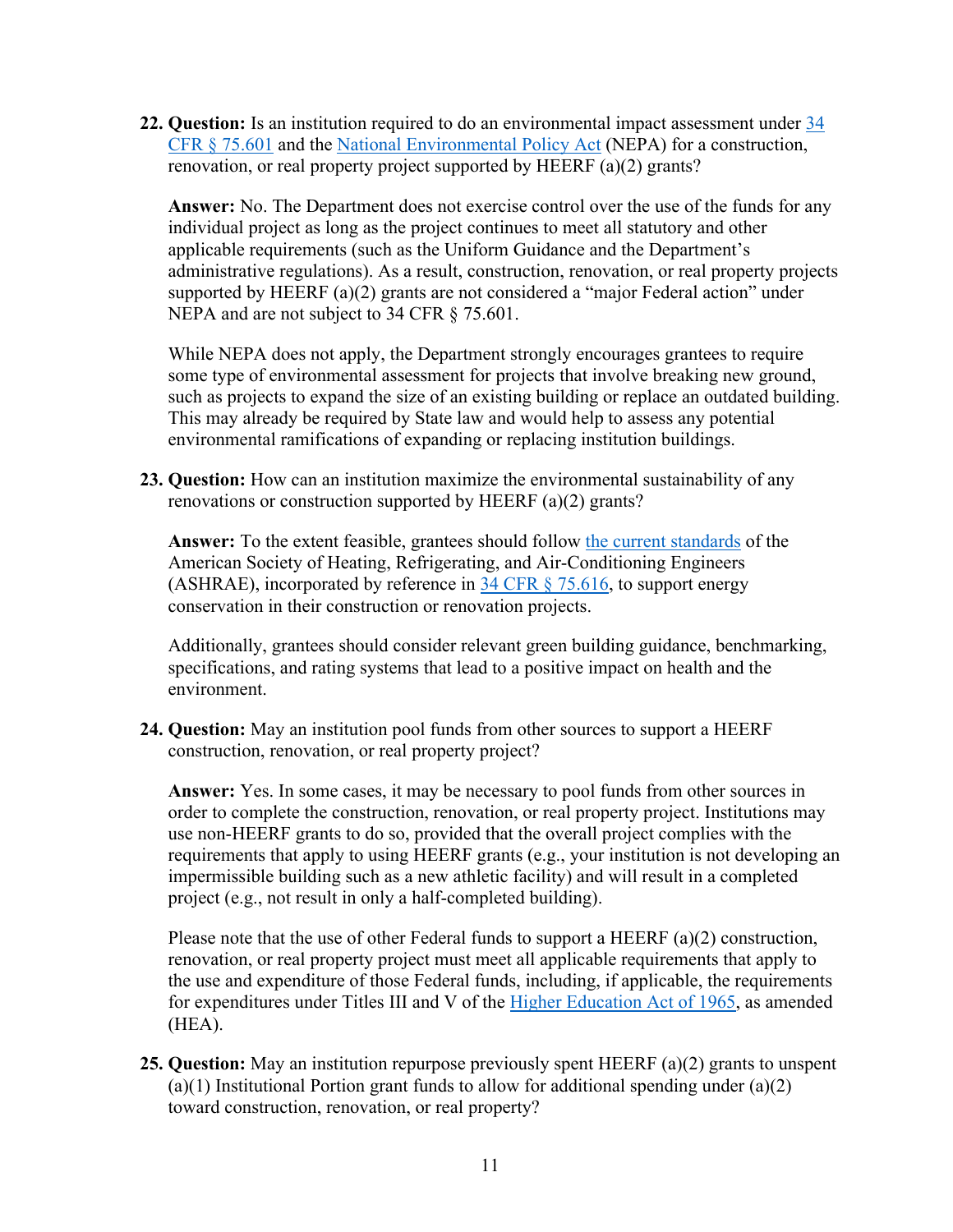**Answer:** Yes. Beginning on or after March 15, 2022, institutions may repurpose previously spent (a)(2) grant funds to unobligated (a)(1) institutional grant funds to maximize the amount of HEERF grants available for construction, renovation, or real property projects. If an institution takes advantage of this flexibility, it must:

- a. Ensure the period of performance for all applicable HEERF grants is still open;
- b. Update all HEERF annual and quarterly performance reporting, including amending previously submitted and posted reports, to accurately reflect the institution's grant expenditures after the repurposing of (a)(2) funds; and
- c. If the decision to repurpose funds is made subsequent to the issuance of the single audit that covered the previously spent HEERF (a)(2) grants, consult with the auditor to determine whether an error correction or prior period adjustment to the Schedule of Expenditures of Federal Awards (SEFA) is warranted under Generally Accepted Accounting Principles (GAAP).<sup>[6](#page-11-0)</sup>

For example, if an institution had a total HEERF (a)(2) grant award of \$300,000 and previously spent \$100,000 of these funds to discharge student debt as lost revenue, it currently has \$200,000 left over in (a)(2) grant funds available for construction, renovation, or the purchase of real property. However, if the institution has \$100,000 in unobligated HEERF (a)(1) Institutional Portion grant funds, it can now, consistent with the above, repurpose the previously spent \$100,000 in (a)(2) grant funds as an allowable expense under the institution's HEERF (a)(1) award. The institution would now have a total of \$300,000 in (a)(2) grant funds that could be used to cover construction, renovation or real property costs, and the amount of the institution's (a)(1) Institutional Portion grant funds would be diminished by \$100,000.

**26. Question:** How does an institution report construction or real property expenditures on the quarterly and annual HEERF reports?

Answer: Expenditures for construction, renovation, or real property must be reported on the 2022 HEERF Annual Report, which will be due in early 2023, and the Department will add a construction, renovation, and real property category to the HEERF quarterly report beginning with the report due on July 10, 2022. For more information, visit our [HEERF reporting page here.](https://www2.ed.gov/about/offices/list/ope/heerfreporting.html)

**27. Question:** What documentation do institutions need to maintain for construction, renovation, or real property projects?

**Answer:** An institution must retain financial records, strategic plans, environmental assessments, blueprints, the calculation of how it separately accounted for any unallowable costs in a project, contract solicitations and bids, and all other institutional records pertinent to any construction, renovation, or real property project and the administration of the HEERF grant programs generally for a period of three years from the date of submission of the final expenditure report ( $2 \text{ CFR } \S$  200.334).

<span id="page-11-0"></span> $6$  Repurposing expended HEERF (a)(2) grant funds is allowed back to the date of the declaration of the national emergency, March 13, 2020.